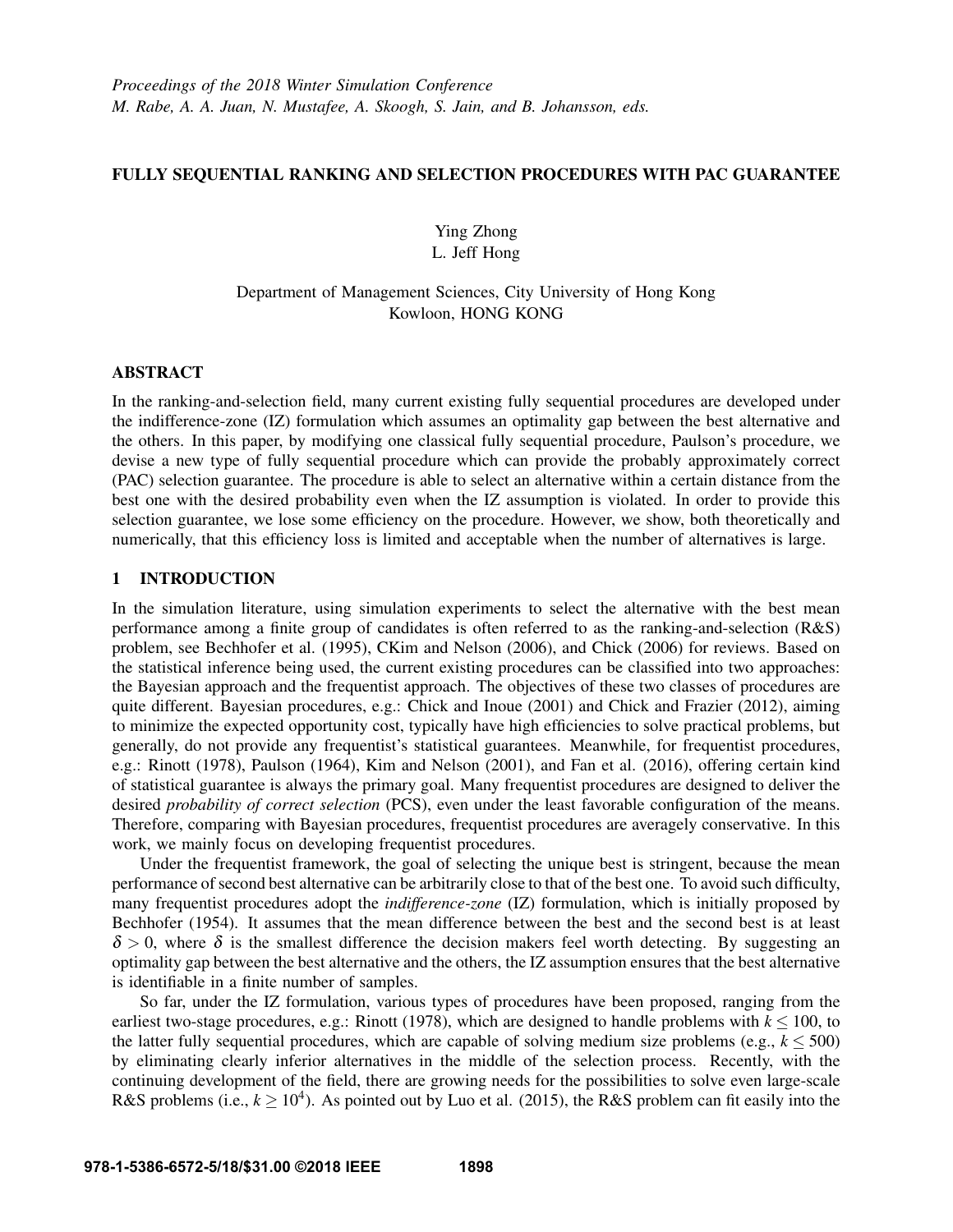parallel computing environments. Both Luo et al. (2015) and Ni et al. (2017) make the attempts to solve large-scale R&S problems by implementing some variants of current existing procedures in the parallel computing environments.

A natural question, then, arises: whether the IZ assumption remains solid as the number of alternatives gets larger and larger? The answer is negative. As illustrated by Ni et al. (2017), when the number of alternatives is large, there always can exist many  $\delta$ -optimal alternatives which lie within  $\delta$  of the best alternative. To address the issue, Ni et al. (2017) propose a new form of selection guarantee which requires the procedures to select a δ-optimal alternative with the predefined probability  $1-\alpha$  even when the IZ assumption is violated. Ma and Henderson (2017) call it the *probably approximately correct* (PAC) guarantee. It turns out that, even though the fully sequential procedures inherently are the best candidates procedures for solving problems with large *k*, there is no rigorous proof by far stating that fully sequential procedures satisfy the PAC guarantee. Without the IZ assumption, the statistical validity of these fully sequential procedures are questionable, contradicting the primary goal of frequentist procedures.

In this paper, we tackle this problem by redesigning one classical fully sequential procedure, Paulson's procedure. We show that after the modifications, the new procedure not only maintains the fully sequential characteristic but also satisfies the PAC guarantee. To achieve this, we want to notice that, the failure of proving the PAC guarantee for traditional fully sequential procedures is largely due to the fact that, in the presence of δ-optimal alternatives, the probability that best alternative is eliminated by another δ-optimal alternative in the middle of the selection process is not well controlled and is relatively high. After the best alternative is eliminated, the procedures run without any statistical guarantee. In light of this, we properly widen the continuation regions, which are used to conduct pairwise comparisons between alternatives, in Paulson's procedure to grant the best alternative more chance of surviving in the competitions with the other δ-optimal alternatives. Essentially, we satisfy the PAC guarantee at the expense of the procedure's efficiency loss. Nevertheless, we will show, both theoretically and numerically, that this efficiency loss is limited and acceptable when the number of alternatives is large.

The rest of the paper is organized as follows. In section 2, with a simple setting, where all the alternatives share a common known variance, we demonstrate our main idea of designing the procedure and conduct the efficiency analysis on the procedure. In section 3, we extend our procedure to the case of unknown and unequal variances followed by some preliminary numerical results in section 4.

### 2 PROCEDURE FOR A COMMON KNOWN VARIANCE

To facilitate our analysis, we first introduce some standard notations. Let  $\mathbb{K} = \{1, 2, ..., k\}$  be the set of alternatives. For each alternative  $i \in \mathbb{K}$ , it generates independent and identically distributed (i.i.d.) observations  $X_{i,\ell}$  for  $\ell = 1,2,...$ , from the normal distribution with mean  $\mu_i$  and variance  $\sigma_i^2$ .  $\bar{X}_i(t)$  is defined as the sample average of alternative *i* based on *t* observations. Without loss of generosity, we assume that the means are in an ascending order, i.e.,  $\mu_1 \leq \mu_2 \leq \cdots \leq \mu_k$ , and alternative *k* is the best alternative. Being different from the IZ formulation, we make no assumption on the configuration of the means. The parameter  $\delta > 0$  is defined as the PAC parameter in the rest of the paper. We call an alternative *i* δ-optimal, if  $\mu_k - \mu_i \leq \delta$ . It is possible that whenever the user specifies a positive constant  $\delta > 0$ , there is more than one δ-optimal alternative. Similarly, an alternative *j* is called δ-away, if µ*<sup>k</sup>* − µ*<sup>j</sup>* > δ. Our objective is to devise a procedure that can achieve,

$$
\mathbb{P}\left(\mu_k - \mu_l \leq \delta\right) \geq 1 - \alpha,\tag{1}
$$

where *I* is index of the alternative the procedure terminates with,  $\alpha$  is the *probability of incorrect selection* (PICS), and  $1-\alpha$  is called the PAC probability in this paper. It means that the procedure needs to produce a δ-optimal alternative with the confidence greater or equal to  $1 - \alpha$ . We call the procedure satisfying equation (1) the  $(\delta, \alpha)$ -PAC procedure. If the IZ assumption indeed holds, i.e.,  $\mu_1 \leq \mu_2 \leq \cdots < \mu_k - \delta$ , for a  $(\delta, \alpha)$ -PAC procedure, we have,

$$
\mathbb{P}(\mu_k - \mu_I \leq \delta | \mu_k > \mu_{k-1} + \delta) = \mathbb{P}(I = k | \mu_k > \mu_{k-1} + \delta) \geq 1 - \alpha,
$$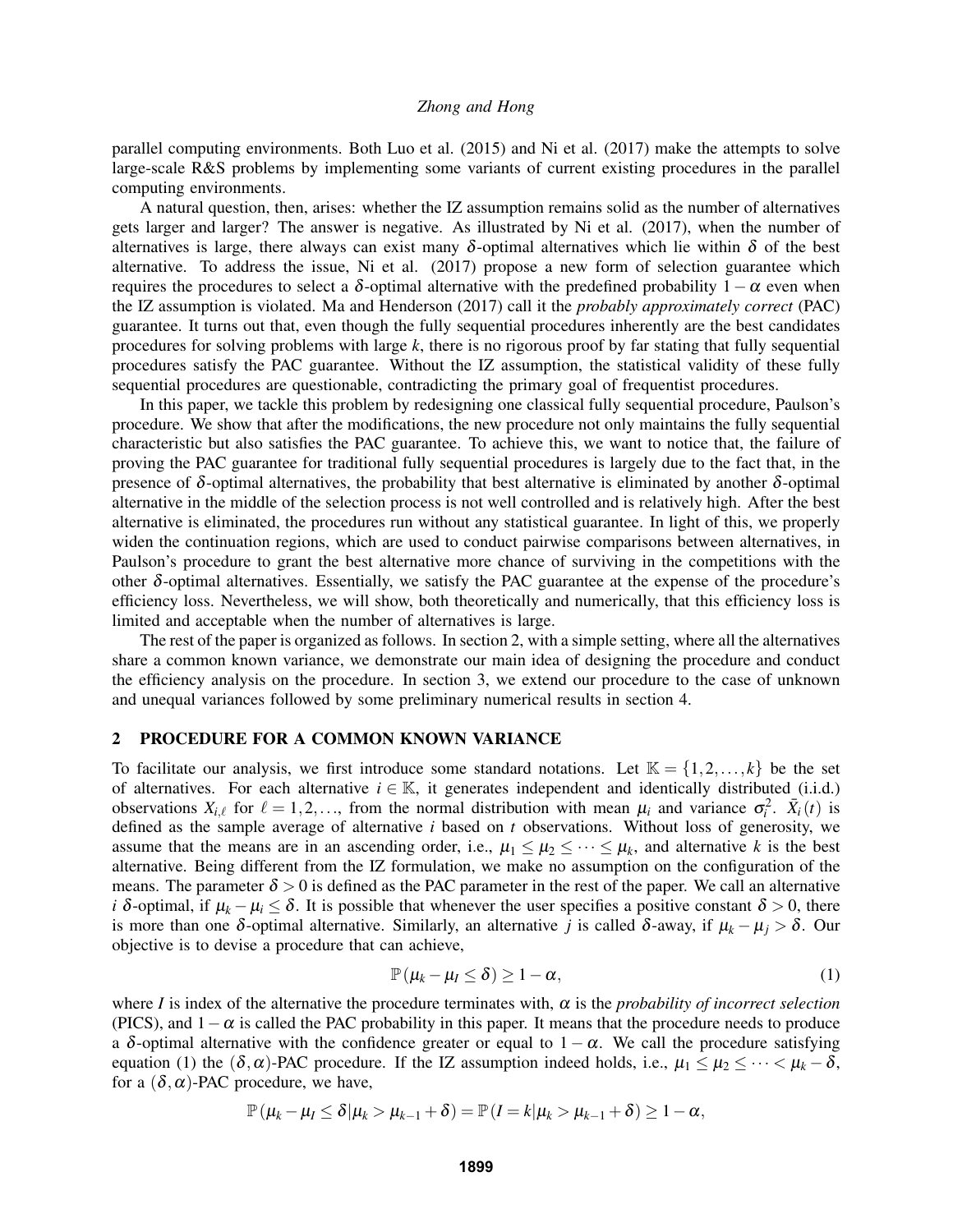*Zhong and Hong*



Figure 1: Continuation Region for Paulson's Procedure.

indicating that the  $(\delta, \alpha)$ -PAC procedure can still guarantee to select the unique best alternative k, and the PAC probability is equivalent to the classical PCS under this situation. In the following subsections, with a brief review on Paulson's procedure, we show how Paulson's procedure can be modified to satisfy the PAC guarantee.

#### 2.1 Paulson's Procedure

For the traditional fully sequential procedures, it is a convention to break down the problem of selecting the best alternative to subproblems, which make pairwise comparisons between every two competing alternatives. The comparison between two alternatives *i* and *j* refers to their partial sum difference process,  $\{Z_{ij}(t) = t \cdot (\bar{X}_i(t) - \bar{X}_j(t)) : t = 1, 2, ...\}$ . Once the random process  $Z_{ij}(t)$  exists its predetermined continuation region, a decision can be made. Usually, the continuation regions are constructed to ensure that, for each comparison between the best alternative (i.e., alternative *k*) and the other *k* −1 alternatives, falsely eliminating alternative *k* happens with probability  $\alpha/(k-1)$ , so that,

$$
\mathbb{P}(k \text{ is eliminated}) = \sum_{i=1}^{k-1} \mathbb{P}(i \text{ eliminates } k) \le (k-1) \times \frac{\alpha}{k-1} = \alpha.
$$

There are various ways of constructing the continuation regions. Under the normality assumption, one common way is to model the partial sum difference process as a Brownian motion (BM) process, and use the theories of hitting times in the BM process to approximate these continuation regions.

We take Paulson's procedure as an example to show the underlying mechanisms of constructing these continuation regions. Particularly, we consider the comparison between two alternatives *i* and *k*, where  $i \neq k$ . As shown by Figure 1, the selection of these two alternatives depends on whether  $Z_{ik}(t)$  exits the triangular continuation region from the lower decision boundary  $\mathbb{L}(t) = -a + \lambda \cdot t$  or the upper decision boundary  $\mathbb{U}(t) = a - \lambda \cdot t$ . The false elimination occurs if  $Z_{ik}(t)$  exists the continuation region from  $\mathbb{U}(t)$ . From the BM process point of view, the theoretical foundations of constructing the continuation region (i.e., determining the decision boundaries) are twofold: 1) Throughout this paper, we let  $\mathscr{B}(\cdot)$  denote the BM process with unit variance, and  $\mathscr{B}_{\Delta}(\cdot)$  is defined as the BM process with unit variance and drift  $\Delta$ . As suggested by Theorem 1 of Hong (2006), for any user inputted constant  $\lambda \in (0,\delta)$ , the random processes  $\{(Z_{ik}(t) + \lambda \cdot t) / \sigma_{ik}^2 : t = 1, 2, \dots\}$  and  $\{\mathcal{B}_{\mu_i - \mu_k + \lambda}(t/\sigma_{ik}^2) : t = 1, 2, \dots\}$  have the same joint distribution,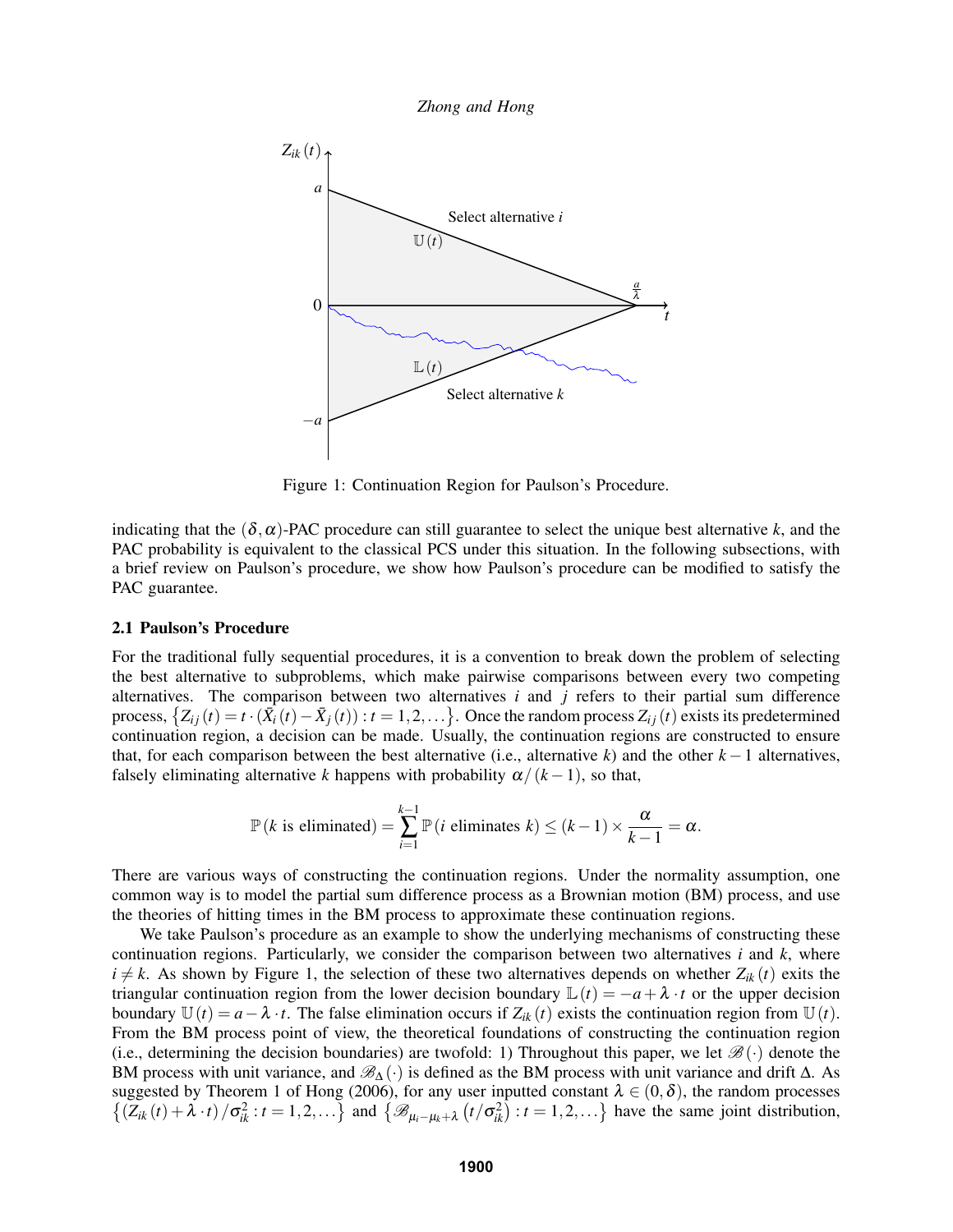where  $\sigma_{ik}^2 = Var(X_{i,\ell} - X_{k,\ell})$ ; 2) If the IZ assumption holds,  $\mathscr{B}_{\mu_i - \mu_k + \lambda} (t/\sigma_{ik}^2)$  always has a drift less or equal to  $\lambda - \delta$ . A well known result for the BM process with a negative drift bounded away from zero is summarized in Lemma 1.

**Lemma 1** For a BM with unit variance and drift  $\Delta < 0$ , if  $a' > 0$ ,

$$
\mathbb{P}\left(\sup_{t\geq 0} \mathscr{B}_{\Delta}(t) \geq a'\right) = \exp\left(-2|\Delta| |a'|\right).
$$

Therefore, if  $\sigma_{ik}^2$  is known, by simply letting  $a = \sigma_{ik}^2 \cdot \log[(k-1)/\alpha]/[2 \cdot (\delta - \lambda)]$ , the upper decision boundary  $\mathbb{U}(t)$  with the form  $a - \lambda \cdot t$  satisfies,

$$
\mathbb{P}\left(i \text{ eliminates } k\right) = \mathbb{P}\left(\sup_{t\geq 1} Z_{ik}(t) \geq \mathbb{U}\left(t\right)\right) \leq \frac{\alpha}{k-1}.
$$

In the meantime, the lower decision boundary  $\mathbb{L}(t)$  is, by symmetry of the random processes  $Z_{ik}(t)$  and  $Z_{ki}(t)$ , the reflection of  $U(t)$  over x-axis.

The IZ assumption is crucial. Without the IZ assumption, the BM process  $\mathscr{B}_{\mu_i-\mu_k+\lambda}(t/\sigma_{ik}^2)$  may have a drift arbitrarily close to zero or even a positive drift. Under this situation, with high probability, alternative *k* could be eliminated by alternative *i* during the selection process. Moreover, with the equally high probability, alternative *i* could be further eliminated by another alternative *j* which is  $\delta$  away from alternative *k* but within δ of alternative *i*, leading the procedure to finally choose a δ-away alternative. In view of this, while constructing the continuation region for our  $(\delta, \alpha)$ -PAC procedure, we add an additional negative drift to the random process  $Z_{ik}(t) + \lambda \cdot t$ . Particularly, we consider the random process  $Z_{ik}(t) + (\lambda - \delta) \cdot t$  and its corresponding BM process  $\mathscr{B}_{\mu_i - \mu_k + \lambda - \delta}(t/\sigma_{ik}^2)$ . Thus, the new process always has a negative drift bounded away from zero. As we will show in the following subsection, this small change leads to a wider continuation region. Consequently, the probability that alternative *k* is eliminated by alternative *i* can be well controlled regardless whether alternative *i* is δ-optimal or not.

### 2.2 Procedure 1

In this subsection, we introduce a fully sequential  $(\delta, \alpha)$ -PAC procedure under the setting of a common known variance. This is in line with the setting when Paulson's procedure was first proposed.

**Assumption 1** (A Common Known Variance) For each alternative  $i \in \mathbb{K}$ , it generates independently and identically distributed (i.i.d.) observations  $X_{i,\ell}$ , for  $\ell = 1,2,...$ , from the normal distribution with unknown mean  $\mu_i$  and known variance  $\sigma^2$ . The observations generated by different alternatives are independent.

Our procedure operates in almost the same logic as the classical Paulson's procedure, except the continuation regions the procedure adopts to conduct pairwise comparisons. Firstly, the procedure constructs the continuation regions for all the possible pairwise comparisons based on the common known variance. Then, in the elimination stage, at each round, the procedure screens whether there is a partial sum difference process  $Z_{ii}(t)$  exiting its continuation region. If it is the case, the procedure eliminates one alternative accordingly. After all the eliminations, the procedure collects one more observation for each surviving alternative and proceeds to the next round of screening. The procedure stops when there is only one alternative left or the number of observations for each surviving alternative reaches the maximum. The detailed descriptions of the procedure are listed below.

Procedure 1 (Normal Observations with a Common Known Variance)

**Input:** Select the PAC probability  $1 - \alpha$  ( $0 < \alpha \leq 1 - 1/k$ ). Set parameters  $\delta > 0$  and  $\lambda$  ( $0 < \lambda < \delta$ ). **Initialization:** Let  $\mathbb{I} = \{1, 2, ..., k\}$  be the set of alternatives in contention. For each  $i \in \mathbb{I}$ , simulate one observation  $X_{i,1}$ . Compute

$$
a = \frac{\sigma^2 \log[(k-1)/\alpha]}{(\delta - \lambda)}
$$
 and 
$$
N = \left\lfloor \frac{a}{\lambda} \right\rfloor + 1,
$$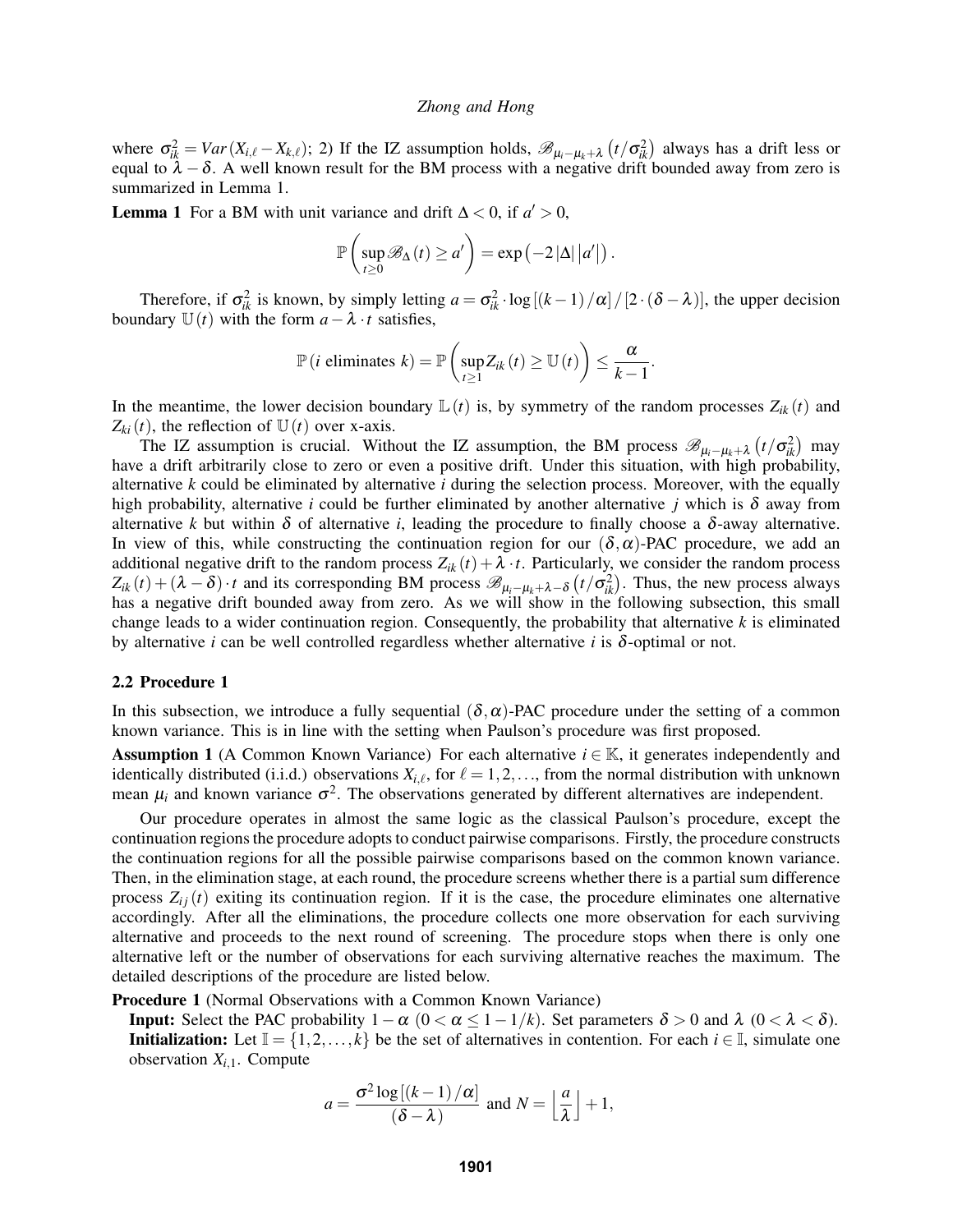*Zhong and Hong*



Figure 2: Continuation Region for Procedure 1.

where  $|\cdot|$  indicate truncation of any fractional part, and set  $t = 1$ . **Screening:** Set  $\mathbb{I}^{\text{old}} = \mathbb{I}$ . Let

$$
\mathbb{I}=\left\{i:i\in\mathbb{I}^{old}\text{ and }t\cdot(\bar{X}_i(t)-\bar{X}_j(t))\geq-a-(\delta-\lambda)\cdot t,\forall j\in\mathbb{I}^{old},j\neq i\right\}.
$$

Stopping Rule:

- If  $|\mathbb{I}| = 1$ , stop and select the alternative whose index is in  $\mathbb{I}$  as the best.
- Else if  $t = N$ , stop and select the alternative whose index is in I having the largest  $\bar{X}_i(t)$  as the best.
- Otherwise, take one additional observation  $X_{i,t+1}$  from each alternative  $i \in \mathbb{I}$ , set  $t = t + 1$ , and go to Screening.

Remark 1 Recall that, for Paulson's procedure, Screening conducts eliminations with milder conditions, i.e.,

$$
\mathbb{I} = \left\{ i : i \in \mathbb{I}^{old} \text{ and } t \cdot (\bar{X}_i(t) - \bar{X}_j(t)) \ge -a + \lambda \cdot t, \forall j \in \mathbb{I}^{old}, j \ne i \right\}.
$$

To better illustrate the changes we have made on Paulson's procedure, in Figure 2, we plot the decision boundaries  $\mathbb{U}'(t) = a + (\delta - \lambda) \cdot t$  and  $\mathbb{L}'(t) = -a - (\delta - \lambda) \cdot t$  for the comparison between alternatives *i* and *k* in Procedure 1. It can be observed that, there are two distinct features for the continuation region in Procedure 1: 1) As we change the random process used to construct the continuation region, the decision boundaries of Paulson's procedure have opened up; 2) For Paulson's procedure, the continuation region naturally vanishes at  $a/\lambda$ , where  $\mathbb{U}(t)$  and  $\mathbb{L}(t)$  intersect. As in Procedure 1, there is no such an intersection point, we force the continuation region in Procedure 1 to end at the same point as Paulson's procedure does.

These modifications are quite intuitive. On the one hand, after we widen all the continuation regions, the new regions are uniformly larger than those of Paulson's procedure. It suggests that the procedure becomes more conservative, and requires more observations to eliminate alternatives. This is true, because the procedure imposes tighter conditions to eliminate alternatives, lowering the chance that the best one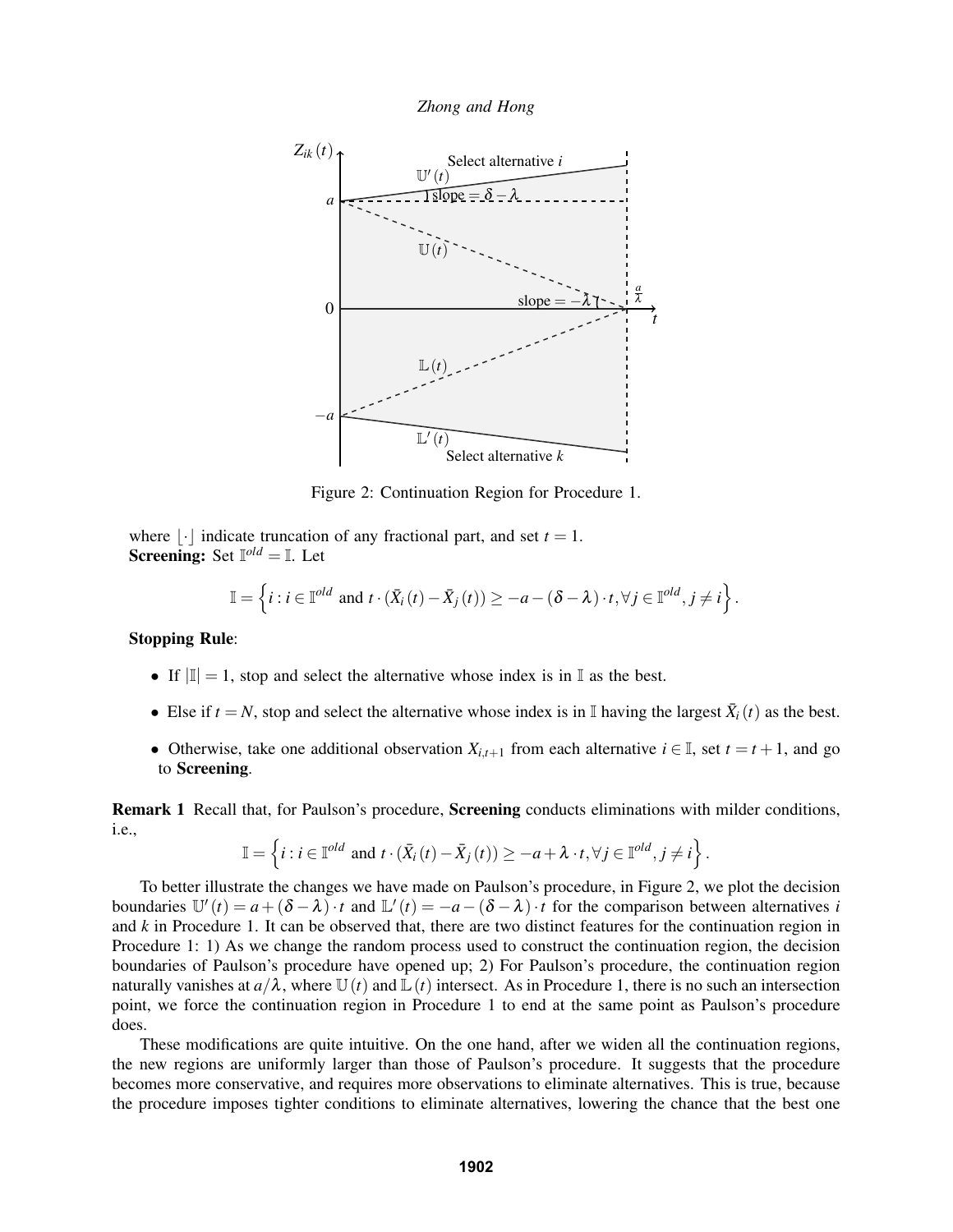is falsely eliminated. On the other hand, forcing all the pairwise comparisons to stop at  $a/\lambda$  ensures that every  $\delta$ -away alternative can be properly eliminated. From these two aspects, we are able to establish the statistical validity for Procedure 1.

**Theorem 1** If Assumption 1 holds, Procedure 1 is a  $(\delta, \alpha)$ -PAC procedure.

### 2.3 Asymptotic Efficiency

Besides the effectiveness (statistical validity), the efficiency is also an important aspect to measure the performance of a procedure. In this subsection, we establish the efficiency analysis for Procedure 1. Specifically, we consider the efficiency loss of Procedure 1, compared with Paulson's procedure, while solving a problem where the IZ assumption holds. As Procedure 1 is applied, we exam the expected sample size alternative *i* can take for  $i = 1, 2, ..., k - 1$ , in the asymptotic regime of letting  $\alpha$  go to zero, and compare the expected sample size with that in Paulson's procedure. The main technique we use is the mean path analysis provided by Perng (1969).

**Theorem 2** Suppose that there are in total *k* alternatives. For each alternative  $i \in \mathbb{K}$ , it generates i.i.d. observations  $X_{i,\ell}$ , for  $\ell = 1,2,\ldots$ , from the normal distribution with unknown mean  $\mu_i$  and known variance  $\sigma^2$ . The observations generated by different alternatives are independent. Let  $\mathbb{N}_i$  be the sample size alternative *i* can take in Paulson's procedure, i.e.,

$$
\mathbb{N}_{i} = \min \left\{ t_{j} : \min_{j \in \mathbb{I}_{t-1}} Z_{ij}(t) \leq -a - \delta \cdot t \right\},\,
$$

and  $\mathbb{N}'_i$  be the expected sample size alternative *i* can take in Procedure 1, i.e.,

$$
\mathbb{N}'_i = \min \left\{ t : \min_{j \in \mathbb{I}_{t-1}} Z_{ij}(t) \leq -a - (\delta - \lambda) \cdot t \text{ or } t = N \right\},\
$$

where  $\mathbb{I}_{t-1}$  is the set of alternatives that have not been eliminated up to time  $t-1$ . If  $\mu_1 \leq \mu_2 \leq \cdots \leq$  $\mu_{k-1} < \mu_k - \delta$ , 1 −  $\alpha$  is defined as the PAC probability, and both procedures are applied, then,

$$
\lim_{\alpha \to 0} \frac{\mathbb{E}\left[\mathbb{N}'_i\right]}{\mathbb{E}\left[\mathbb{N}_i\right]} = \frac{\mu_k - \mu_i + \lambda}{\mu_k - \mu_i - \delta + \lambda}.
$$
\n(2)

It can be seen that, for equation (2), the ratio on the right hand side quantifies the efficiency loss of Procedure 1. The larger the ratio the larger loss on the efficiency. As the ratio is always greater than one, it means that there is always an efficiency loss on Procedure 1. This efficiency loss can be thought as the price that we pay for the PAC guarantee. For any fixed  $\lambda$ , when  $\mu_k - \mu_i = \delta$ , the largest efficiency loss is incurred. Under this situation, the sample size alternative *i* can take in Procedure 1 is  $(\lambda + \delta)/\lambda$ times as that in Paulson's procedure. However, when the mean difference  $\mu_k - \mu_i$  gets large, the ratio quickly approaches to one, implying that the difference in efficiency shrinks. It is arguable that when the number of alternatives is large, most of the alternatives are clearly inferior ones, and the sample size needed to eliminate these clearly inferior alternatives are almost the same for both procedures. Thus, the total sample size of Procedure 1 would be similar to that of Paulson's procedure while solving a large-scale R&S problem.

## 3 PROCEDURE FOR UNKNOWN AND UNEQUAL VARIANCES

As the setting of Procedure 1 can hardly be achieved in practice, in this section, we extend Procedure 1 to the case of unknown and unequal variances.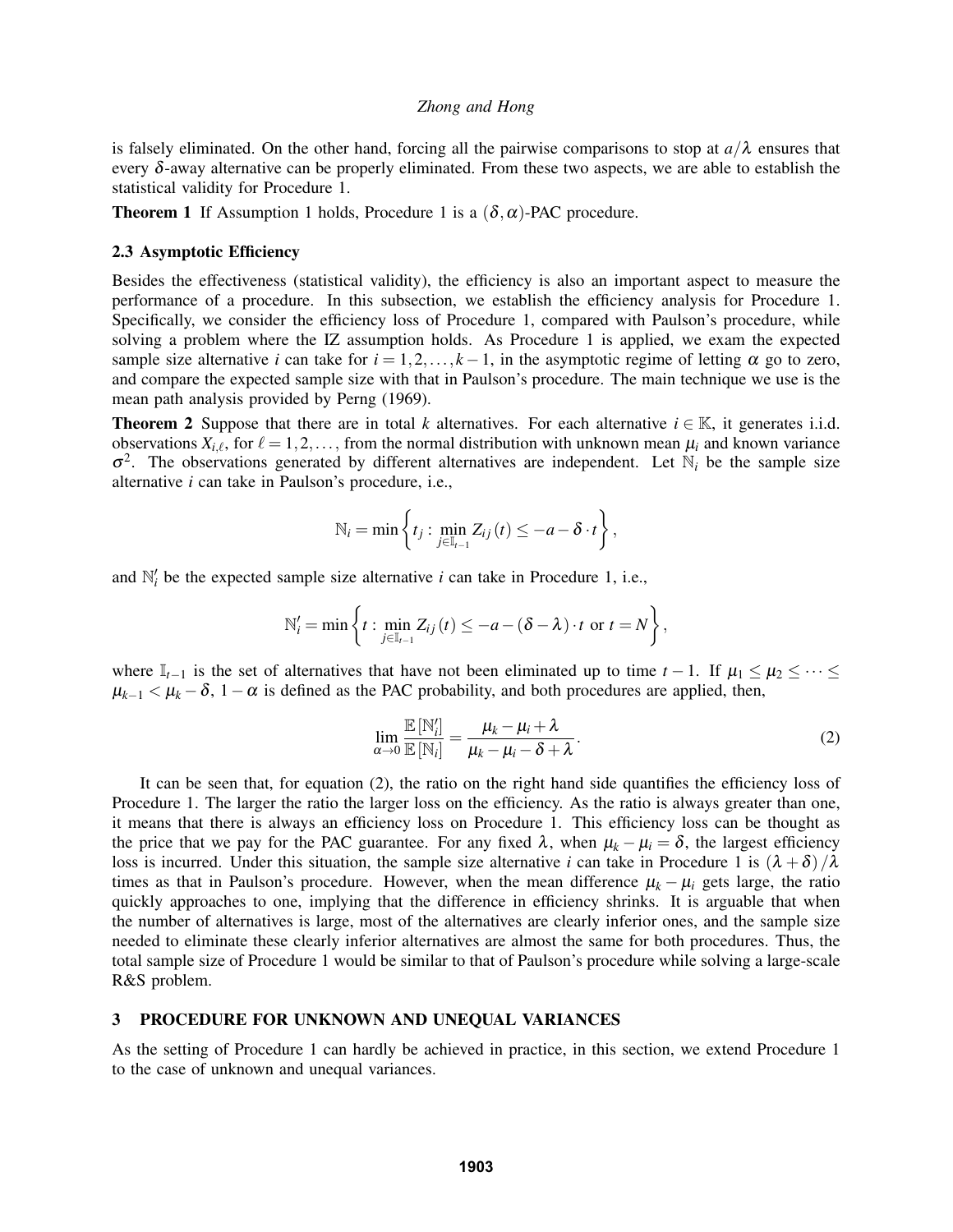## 3.1 Procedure 2

In most simulation studies, variances of the outputs are typically unknown and unequal, and need to be estimated during the selection process. In this subsection, we introduce a procedure, namely, Procedure 2, that relaxes the assumption of a common known variance in Procedure 1.

**Assumption 2** (Unknown and Unequal Variances) For each alternative  $i \in \mathbb{K}$ , it generates independently and identically distributed (i.i.d.) observations  $X_{i,\ell}$ , for  $\ell = 1,2,...$ , from the normal distribution with unknown mean  $\mu_i$  and unknown variance  $\sigma_i^2$ .

Remark 2 In Assumption 2, we do not emphasize the independence between the observations generated by different alternatives. It allows the use of the common random numbers (CRNs).

Compared with Procedure 1, Procedure 2 additionally requires the first stage sampling to estimate the unknown variances for all the alternatives. Once the variance information is collected, the procedure uses the first stage sample variances to construct the continuation regions needed in the second stage. Then, the eliminations are conducted in a similar manner to that of Procedure 1. Note that, as the variances of the alternatives are unequal, the continuation regions in Procedure 2 usually differ from one pairwise comparison to another. Thus, how to determine the ending point of each continuation region becomes a problem. In terms of the procedure's efficiency, it would be appealing to force different continuation regions to end at different points, making full use of the variance information. However, it directly leads the procedure to the same problem as that encountered by the traditional fully sequential procedures while satisfying the PAC guarantee. The probability that alternative k is eliminated by another  $\delta$ -optimal alternative in the middle of the selection process cannot be controlled. Therefore, in Procedure 2, we keep adopting a universal ending point for all the continuation regions. We force all the continuation regions to end at the point where the worst-case scenario does. The details of the procedure are listed below.

Procedure 2 (Normal Observations with Unknown and Unequal Variances)

**Input:** Select the PAC probability  $1 - \alpha$  ( $0 < \alpha \leq 1 - 1/k$ ). Set parameters  $\delta > 0$  and  $\lambda$  ( $0 < \lambda < \delta$ ). **Initialization:** Let  $\mathbb{I} = \{1, 2, ..., k\}$  be the set of alternatives in contention. For each  $i \in \mathbb{I}$ , simulate *n*<sup>0</sup> observations  $X_{i,1}, X_{i,2}, \ldots, X_{i,n_0}$  from alternative *i*. Let  $h^2 = \frac{n_0 - 1}{4(\delta - \lambda)} \times \left[ \left( \frac{\alpha}{k-1} \right)^{-\frac{2}{n_0 - 1}} - 1 \right]$ . For all  $i \neq j$ , compute

$$
S_{ij}^{2} = \frac{1}{n_{0}-1}\sum_{\ell=1}^{n_{0}}\left[X_{i,\ell}-X_{j,\ell}-(\bar{X}_{i}(n_{0})-\bar{X}_{j}(n_{0}))\right]^{2} \text{ and } N_{ij} = \left\lfloor \frac{h^{2}S_{ij}^{2}}{\lambda} \right\rfloor + 1.
$$

Let

$$
N_i = \max_{j \neq i} N_{ij}.
$$

Set the  $t = n_0$ . **Screening:** Set  $\mathbb{I}^{\text{old}} = \mathbb{I}$ . Let

$$
\mathbb{I} = \left\{ i : i \in \mathbb{I}^{old} \text{ and } t \cdot (\bar{X}_i(t) - \bar{X}_j(t)) \ge -h^2 S_{ij}^2 - (\delta - \lambda) \cdot t, \forall j \in \mathbb{I}^{old}, j \ne i \right\}.
$$
 (3)

# Stopping Rule:

- If  $|\mathbb{I}| = 1$ , stop and select the alternative whose index is in  $\mathbb{I}$  as the best.
- Else if  $t = \max_{i \in \mathbb{K}} N_i$ , stop and select the alternative whose index is in I having the largest  $\bar{X}_i(t)$ as the best.
- Otherwise, take one additional observation  $X_{i,t+1}$  from each alternative  $i \in \mathbb{I}$ , set  $t = t + 1$ , and go to Screening.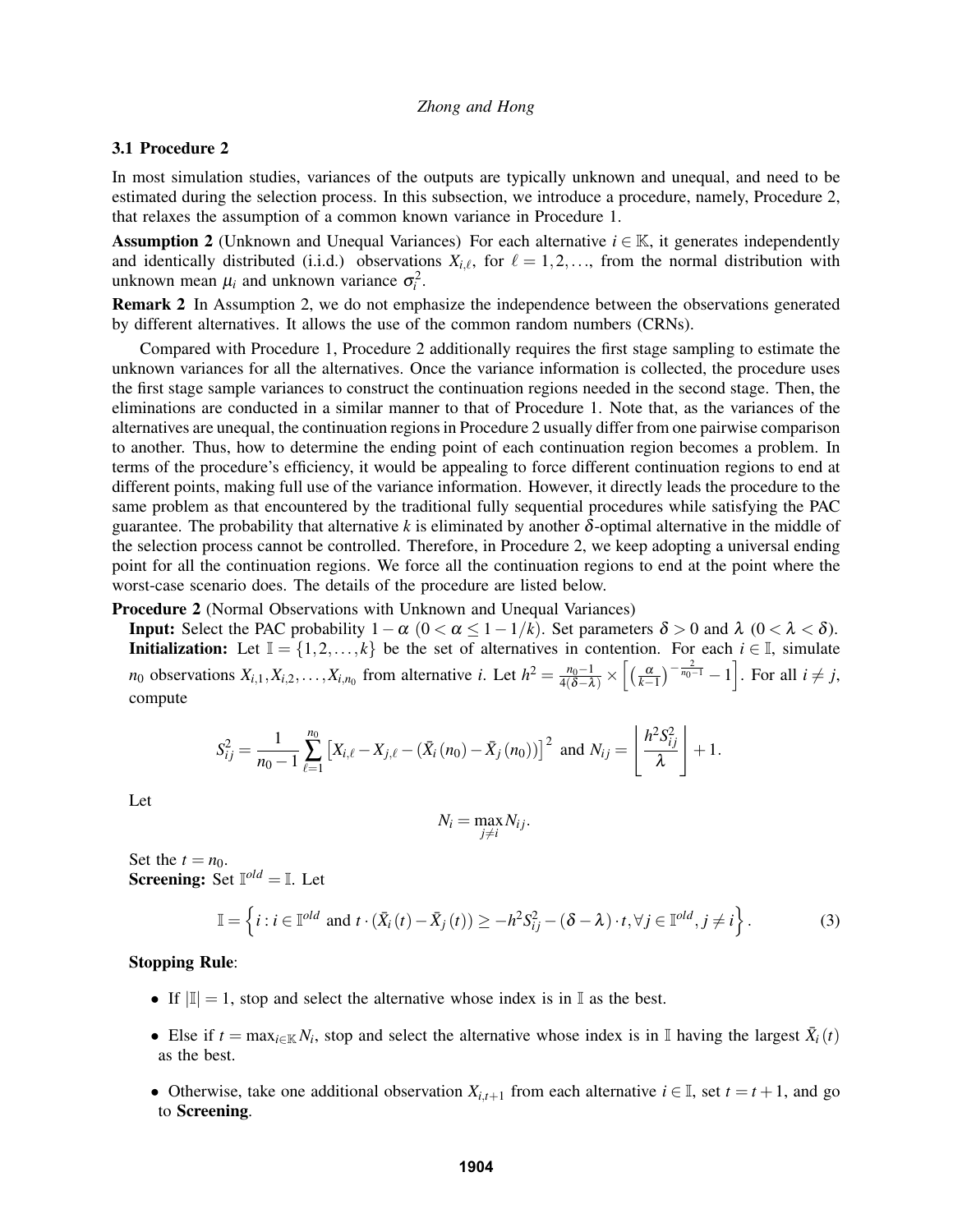Notice that one may argue that if the variances are unequal, our procedure may experience the conservativeness induced by forcing all the continuation regions to end at the point where the worst-case scenario does. The technique proposed by Hong (2006) can properly address this issue. By adjusting the sampling rule, we are not necessary to sample every surviving alternatives the same amount of observations at each round. We are able to allocate different numbers of observations to different alternatives based on their variances (or, first stage sample variances) so as to rescale all the continuation region to about the same size. Like many fully sequential procedures, updating the variance information for each alternative in the second stage is generally not allowed in Procedure 2. The procedure requires the independence between the sample variances and the overall sample means in the second stage to guarantee the finite time statistical validity. In the theorem below, we summarize the statistical validity for Procedure 2.

**Theorem 3** If Assumption 2 holds, Procedure 2 is a  $(\delta, \alpha)$ -PAC procedure.

Except the designing of the ending point of each continuation region, the other techniques we used to extend Procedure 1 to handle the case of unknown and unequal variances are quite standard. Interested readers may also see Paulson (1964) and Hong (2006) for more details on how these techniques.

### 3.2 Speed Up Pairwise Comparisons

Many current existing R&S procedures are originally designed for the purpose of solving medium size problems (i.e.,  $k \le 500$ ). After years of rapid growth of the computing power, many recent works start to investigate the possibilities of employing these procedures to solve large-scale R&S problems in the parallel computing environments. For instance, Luo et al. (2015) attempt to use KN procedure proposed by Kim and Nelson (2001) to solve the problem with more than  $10^4$  alternatives, and Ni et al. (2017) even push the number up to  $10^6$ . Both studies reveal the fact that when the number of alternatives gets large, the nature of all pairwise comparisons at each round of screening becomes a bottleneck in a fully sequential procedure. The all pairwise comparisons at each round generally require a computational complexity of  $\mathcal{O}(k^2)$  which is significantly larger than the computational complexity of  $\mathcal{O}(k)$  needed to simulate new observations in each round of the comparisons.

Without considering the CRNs, Hong et al. (2016) propose a simple but effective technique to reduce the computational complexity for the all pairwise comparisons at each round to the order of  $\mathcal{O}(k)$  for some fully sequential procedures. This technique is applicable to Procedure 2 as well. The general idea works as follows. With the independence between observations generated by different alternatives, we can replace  $S_{ij}^2$  in Procedure 2 by the term  $S_i^2 + S_j^2$  where  $S_i^2 = \frac{1}{n_0 - 1} \sum_{\ell=1}^{n_0} (X_{i,\ell} - \bar{X}_i(n_0))^2$ ,  $\forall i \in \mathbb{K}$ . If we further let

$$
W_i^+(t) = t \cdot \bar{X}_i(t) + h^2 S_i^2 \text{ and } W_i^-(t) = t \cdot \bar{X}_i(t) - h^2 S_i^2, \forall i \in \mathbb{I},
$$

and  $i^*$  = argmax<sub>*i*∈I</sub> $W_i^-$  (*t*) at time *t*, then the screening process (3) in Procedure 2 can be rephrased to

$$
\mathbb{I} = \left\{ i : i \in \mathbb{I}^{old} \text{ and } W_i^+(t) \ge W_{i^*_{-}}(t) - (\delta - \lambda) \cdot t \right\}.
$$
 (4)

It suggests that, at each round of screening, one does not need to conduct all pairwise comparisons among the surviving alternatives; instead one can define a "best" alternative based on certain criteria, and only compare each surviving alternative with the "best" alternative. Thus, the order of comparisons at each round reduce to  $\mathcal{O}(k)$ . The proposition below states that after such modifications, the statistical validity of Procedure 2 remains intact. Proposition 1 provides a theoretical guarantee to apply our procedure to solve large-scale R&S problems.

**Proposition 1** If Assumption 2 holds, without considering the CRNs, as we replace the term  $S_{ij}^2$  by  $S_i^2 + S_j^2$ , and the screening process (3) by (4), Procedure 2 remains a  $(\delta, \alpha)$ -PAC procedure.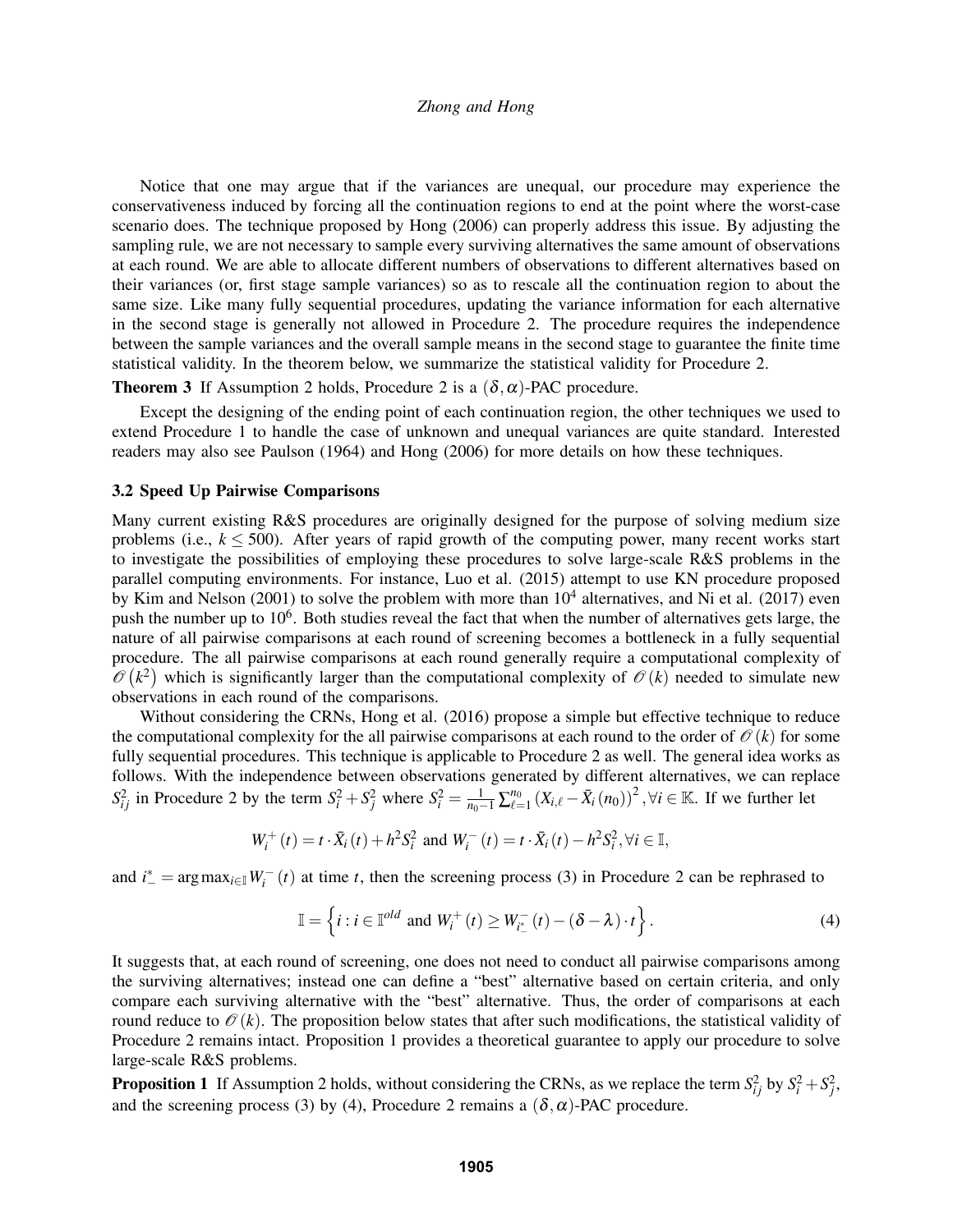### 4 NUMERICAL RESULTS

For the numerical experiments listed below, by default, the desired PAC probability,  $1 - \alpha$ , is set to be 0.95, and we let  $\delta = 0.1$ . We first consider a simple example where there are two alternatives sharing a common known variance, i.e.,  $\sigma_1^2 = \sigma_2^2 = \sigma^2 = 1$ . We compare the performances of Procedure 1, Paulson's procedure, and another famous fully sequential procedure, KN procedure, under different configurations of the means. We summarize the estimated PAC probability and the average total sample size with 95% confidence interval over 1,000 macro-replications in Table 1.

| $\mu_2 - \mu_1$           | Procedure 1: $\lambda$ |                                       | Paulson's procedure: $\lambda$ |                                               | KN: $c$                                                                                |
|---------------------------|------------------------|---------------------------------------|--------------------------------|-----------------------------------------------|----------------------------------------------------------------------------------------|
|                           | $\delta/3$             | $\delta/2$                            | $\delta/3$                     | $\delta/2$                                    | $\begin{array}{\begin{array}{\small \begin{array}{\small \end{array}}}} 1 \end{array}$ |
| $\mu_2-\mu_1=\delta$      | 1.00                   | 0.99                                  | 0.97                           | 0.98                                          | 0.96                                                                                   |
|                           |                        | $1.70 \times 10^3$ $1.72 \times 10^3$ |                                | $0.66 \times 10^3$ $0.79 \times 10^3$         | $0.60 \times 10^{3}$                                                                   |
|                           | $\pm 0.05 \times 10^3$ | $\pm 0.04 \times 10^3$                |                                | $\pm 0.02 \times 10^3$ $\pm 0.02 \times 10^3$ | $\pm 0.02 \times 10^3$                                                                 |
| $\mu_2-\mu_1=2\delta$     | 1.00                   | 1.00                                  | 1.00                           | 1.00                                          | 1.00                                                                                   |
|                           | $0.66 \times 10^{3}$   | $0.79 \times 10^{3}$                  |                                | $0.38 \times 10^3$ $0.49 \times 10^3$         | $0.38 \times 10^{3}$                                                                   |
|                           | $\pm 0.02 \times 10^3$ | $\pm 0.02 \times 10^3$                | $\pm 0.01 \times 10^3$         | $\pm 0.01 \times 10^3$                        | $\pm 0.01 \times 10^3$                                                                 |
| $\mu_2 - \mu_1 = 4\delta$ | 1.00                   | 1.00                                  | 1.00                           | 1.00                                          | 1.00                                                                                   |
|                           | $0.27 \times 10^{3}$   | $0.34 \times 10^3$                    | $0.21 \times 10^{3}$           | $0.27 \times 10^3$                            | $0.21 \times 10^{3}$                                                                   |
|                           | $\pm 0.01 \times 10^3$ | $\pm 0.01 \times 10^3$                | $\pm 0.01 \times 10^3$         | $\pm 0.01 \times 10^3$                        | $\pm 0.01 \times 10^3$                                                                 |
| $\mu_2-\mu_1=8\delta$     | 1.00                   | 1.00                                  | 1.00                           | 1.00                                          | 1.00                                                                                   |
|                           | $0.13 \times 10^{3}$   | $0.16 \times 10^{3}$                  | $0.11 \times 10^{3}$           | $0.14 \times 10^3$                            | $0.11 \times 10^{3}$                                                                   |
|                           | $\pm 0.01 \times 10^3$ | $\pm 0.01 \times 10^3$                | $\pm 0.01 \times 10^3$         | $\pm 0.01 \times 10^3$                        | $\pm 0.01 \times 10^3$                                                                 |

Table 1: Comparisons of Procedure 1, Paulson's Procedure, and KN Procedure.

For Procedure 1 and Paulson's procedure, the smaller  $\lambda$  we set, the smaller total sample sizes are required to identify the best alternative (see, each row). This occurs because, for these two procedures, a small  $\lambda$  usually associates with tight continuation regions when *t* is small. As a result, the partial sum difference processes may stop early in expectation. Meanwhile, this is at the expense of larger ending points for the continuation regions, i.e., a worse performance in the worst-case scenario. It also can be seen that, compared with the other two traditional fully sequential procedures, Procedure 1 requires larger total sample sizes to solve the problems. This is because KN procedure in general provides the tightest continuation regions among the traditional fully sequential procedures by employing the Fabian (1974)'s result, and the continuation regions in Procedure 1 are always larger than those in Paulson's procedure. This is the efficiency loss incurred by satisfying the PAC guarantee. However, as the difference in means, i.e.,  $\mu_2 - \mu_1$ , increases, the difference in efficiency diminishes. When  $\mu_2 - \mu_1 = 8\delta$  (the last row), the total sample sizes needed to solve the problem are almost the same for these three procedures. As in practice, for large-scale R&S problems, the means of the alternatives are often spread out over a wide range. Most of the alternatives are clearly inferior ones. It suggests that while solving a large-scale R&S problem, the performances of these three procedures would not differ far away.

We then exam the performances of these three procedures with a large-scale R&S problem. Particularly, we consider a problem with  $10<sup>4</sup>$  alternatives. In this example, for each replication, the means of the alternatives are drawn from the normal distribution with mean 0 and variance  $16\delta^2$ , i.e.,  $\mu_i \sim N(0, 16\delta^2)$ for  $i = 1, 2, ..., 10^4$ , and are i.i.d. The variances of the alternatives are equal,  $\sigma_1^2 = \sigma_2^2 = \cdots = 1$ , but unknown. Thus, the unknown-variance versions of these three procedures are applied. We also let different alternatives generate independent observations, enabling the use of the technique provided in section 3.2 to reduce the computational complexity of comparisons for all the three procedures. We estimate the interested statistics based on 100 macro-replications. In Table 2, we report the average number of  $\delta$ -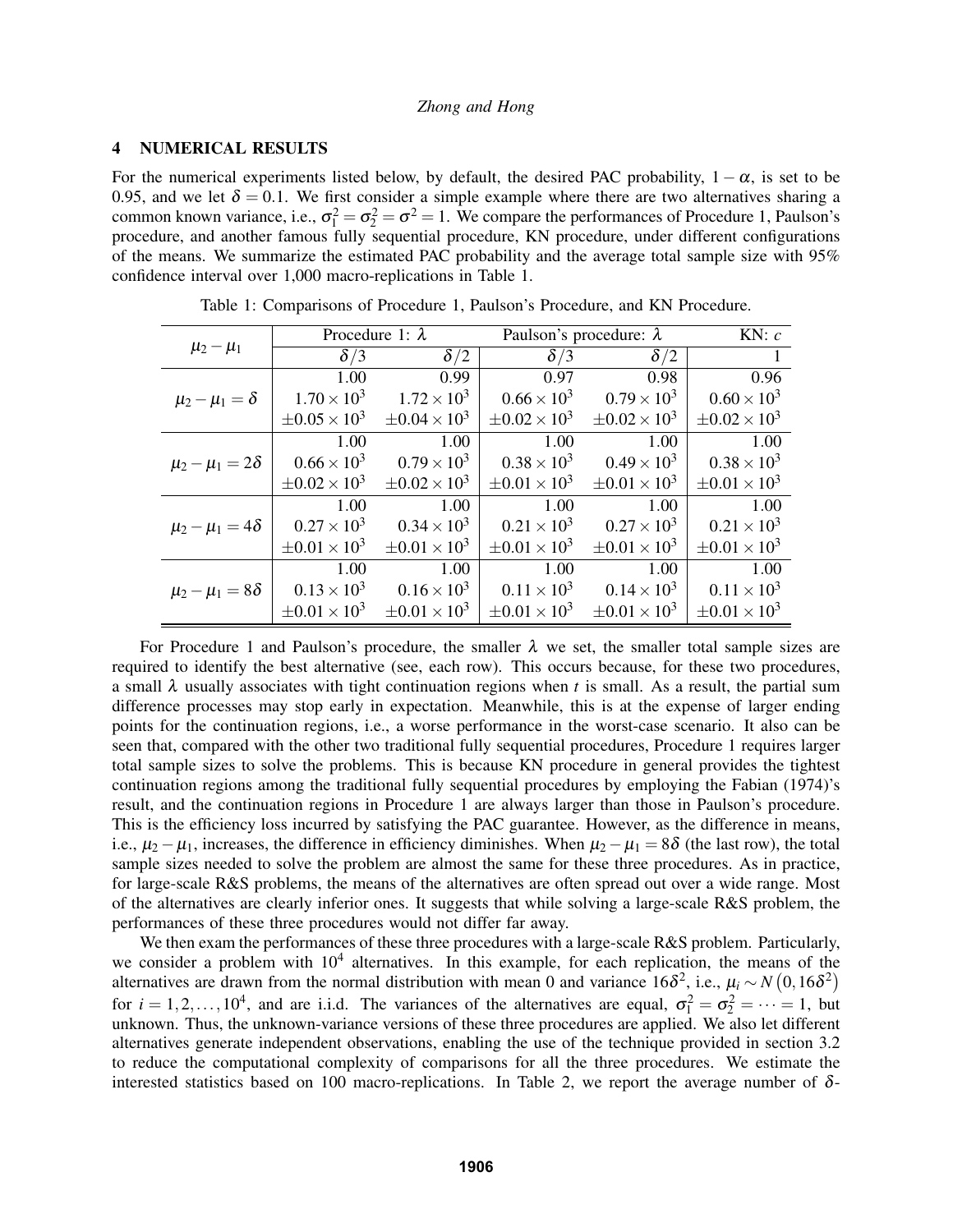optimal alternatives appeared in each replication. For the performance measure, we report estimated the PAC probability, and the average total sample size for each procedure.

|          |      |                      | $\#$ of $\delta$ -optimal alternatives   Procedure 2: $\lambda = \delta/2$   Paulson's Procedure: $\lambda = \delta/2$   KN: $c = 1$ |                               |
|----------|------|----------------------|--------------------------------------------------------------------------------------------------------------------------------------|-------------------------------|
| $10^{4}$ | 2.98 | .00                  | .00.                                                                                                                                 | 00.                           |
|          |      | $3.02 \times 10^{6}$ | $2.92 \times 10^{6}$                                                                                                                 | 2.71 $\times$ 10 <sup>6</sup> |

Table 2: Comparisons of Procedure 2, Paulson's Procedure, and KN Procedure.

From Table 2, we have several findings. First, on average, for each replication, there exist around 3 δ-optimal alternatives. It suggests that the IZ assumption is no longer appropriate for a large-scale R&S problem. Second, all the three procedures over-deliver the PAC probability in our experiment. This is due to the fact that, the continuation regions provided by Procedure 2 actually provides a theoretical lower bound to the PAC guarantee. Because the frequentist procedures are always designed in the most conservative ways, for most of the cases, the traditional fully sequential procedures can numerically demonstrate the robustness of PAC guarantee. However, without the theoretical guarantee, the statistical validity of these procedures is unclear. Third, there are about 3.4% and 11.4% inflation on the total sample size for Procedure 2 compared with Paulson's procedure and KN procedure respectively, and we think it is tolerable. This is consistent with our previous analysis that the efficiency of these three procedures are similar while solving a large-scale R&S problem.

### 5 CONCLUSION

In this paper, we provide a new fully sequential procedure that can satisfy the PAC guarantee by proper widening the continuation regions of the classical Paulson's procedure. We show, both theoretically and numerically, that the new procedure is suitable for solving large-scale R&S problems.

# **REFERENCES**

- Bechhofer, R. E. 1954. "A Single-sample Multiple Decision Procedure for Ranking Means of Normal Populations with Known Variances". *The Annals of Mathematical Statistics* 25(1):16–39.
- Bechhofer, R. E., D. M. Goldsman, and T. J. Santner. 1995. *Design and Analysis of Experiment for Statistical Selection, Screening, and Multiple Comparisons*. 1st ed. New York: Wiley.
- Chick, S. E., and K. Inoue. 2001. "New Two-stage and Sequential Procedures for Selecting the Best Simulated System". *Operations Research* 49(5):732–743.
- Chick, S. E. 2006. "Subjective Probability and Bayesian Methodology". In *Handbooks in Operations Research and Management Science: Simulation*, edited by S. G. Henrson and B. L. Nelson, Chapter 9, 225–257. Oxford, UK: Elsevier Science.
- Chick, S. E., and P. Frazier. 2012. "Sequential Sampling with Economics of Selection Procedures". *Management Science* 58(3):550–569.
- Fabian, V. 1974. "Note on Anderson's Sequential Procedures with Triangular Boundary". *The Annals of Statistics* 2(1):170–176.
- Fan, W., L. J. Hong, and B. L. Nelson. 2016. "Indifference-zone-free Selection of the Best". *Operations Research* 64(5):1499–1514.
- Hong, L. 2006. "Fully Sequential Indifference-zone Selection Procedures with Variance-dependent Sampling". *Naval Research Logistics (NRL)* 53(5):464–476.
- Hong, L. J., J. Luo, and Y. Zhong. 2016. "Speeding Up Pairwise Comparisons for Large Scale Ranking and Selection". In *Proceedings of the 2016 Winter Simulation Conference*, edited by T. M. K. Roeder et al., 749–757. Piscataway, New Jersey: IEEE.
- Kim, S.-H., and B. L. Nelson. 2001. "A Fully Sequential Procedure for Indifference-zone Selection in Simulation". *ACM Transactions on Modeling and Computer Simulation (TOMACS)* 11(3):251–273.